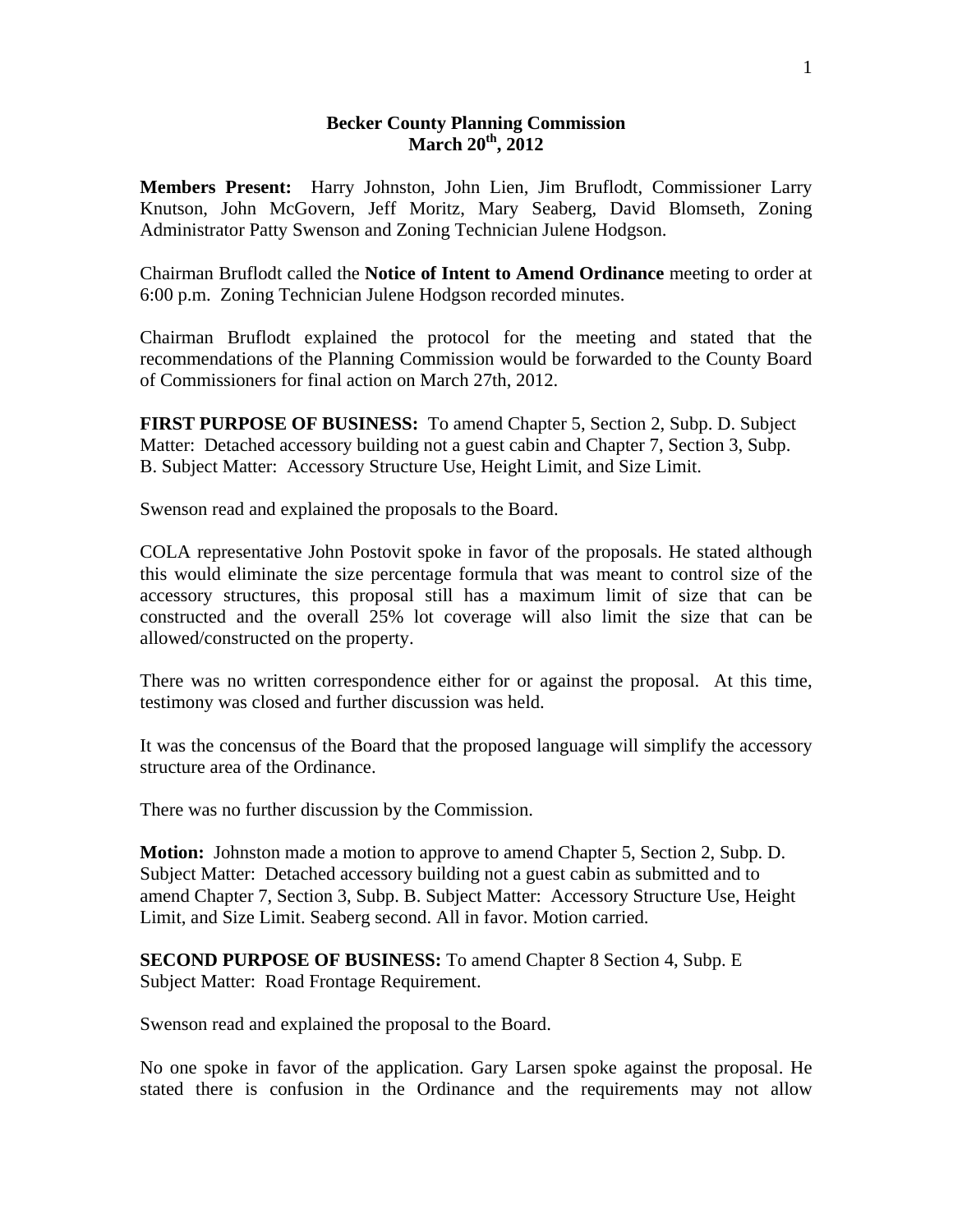development or ease of transfer of property. He felt this doesn't deal with public roads, just driveways and does not think the wording justifies what is meant by saying "has to be a graded and serviceable driving surface". He understood that this is supposed to help remedy someone describing an easement area with no intention of using, constructing a road surface in that area, but he is against the required "footage" that is proposed to be mandated/recorded for easement roads. Knutson stated why not record a larger easement area, so it will be easier to construct a larger road surface and make it easier for townships if they were ever to take the road over for maintenance. Bruflodt stated that if a single individual cannot meet these requirements when subdividing property, it would be their priveledge to apply for a Variance to try to vary away from the regulation. There was no written correspondence either for or against the proposal. At this time, testimony was closed and discussion was held.

Lien stated this would have greatly simplified older plats and as a Township official he thinks this is a benefit with the larger corridors proposed. It was the concensus of the Board that this would be an improvement regarding the current easement road language.

There was no further discussion by the Commission.

**Motion:** Lien made a motion to approve to amend Chapter 8 Section 4, Subp. E Subject Matter: Road Frontage Requirement as submitted. Blomseth second. All in favor. Motion carried.

**THIRD PURPOSE OF BUSINESS:** To amend Chapter 8, Section 5, Subp. A4 and M. Subject Matter: Creation of non-riparian (back) lots which do not meet the required lot size of that zoning district.

Swenson read and explained the proposal to the Board. Swenson stated that the ordinance requires that back lots be standard residential size. Many lake owners want smaller back lots for septic systems, garages and gardens. The change would allow a smaller back lot providing it is permanently attached by deed and cannot be sold separate from the lake lot and the back lot cannot be used for residential construction. The back lot could not be used in the lot area calculation of the front lot for impervious coverage; and the back lot would be within 200' from the lake lot. The minimum size would be 50 ft wide and 5,000 sq ft in lot area and all building setbacks would apply.

COLA representative John Postovit spoke in favor of the proposal. He commended the Zoning Ordinance Review Committee for their work and stated the Committee went to great lengths and time to review, revise and edit the wording and then propose changes to the Ordinance. He asked the Board to move forward and recommend the wording as submitted. He stated this will enhance other ordinances as in riparian lot coverage and accessory structures that may have been constructed on lakeside can be allowed across the road and further from the lake. There is a need for property to be utilized for septic systems and storage sheds. This will help the main structures (dwellings) to meet the lake setbacks if they can go further away from the lake and construct a garage on property across the road. Jim Kaiser spoke in favor of the proposal. He stated owners may not be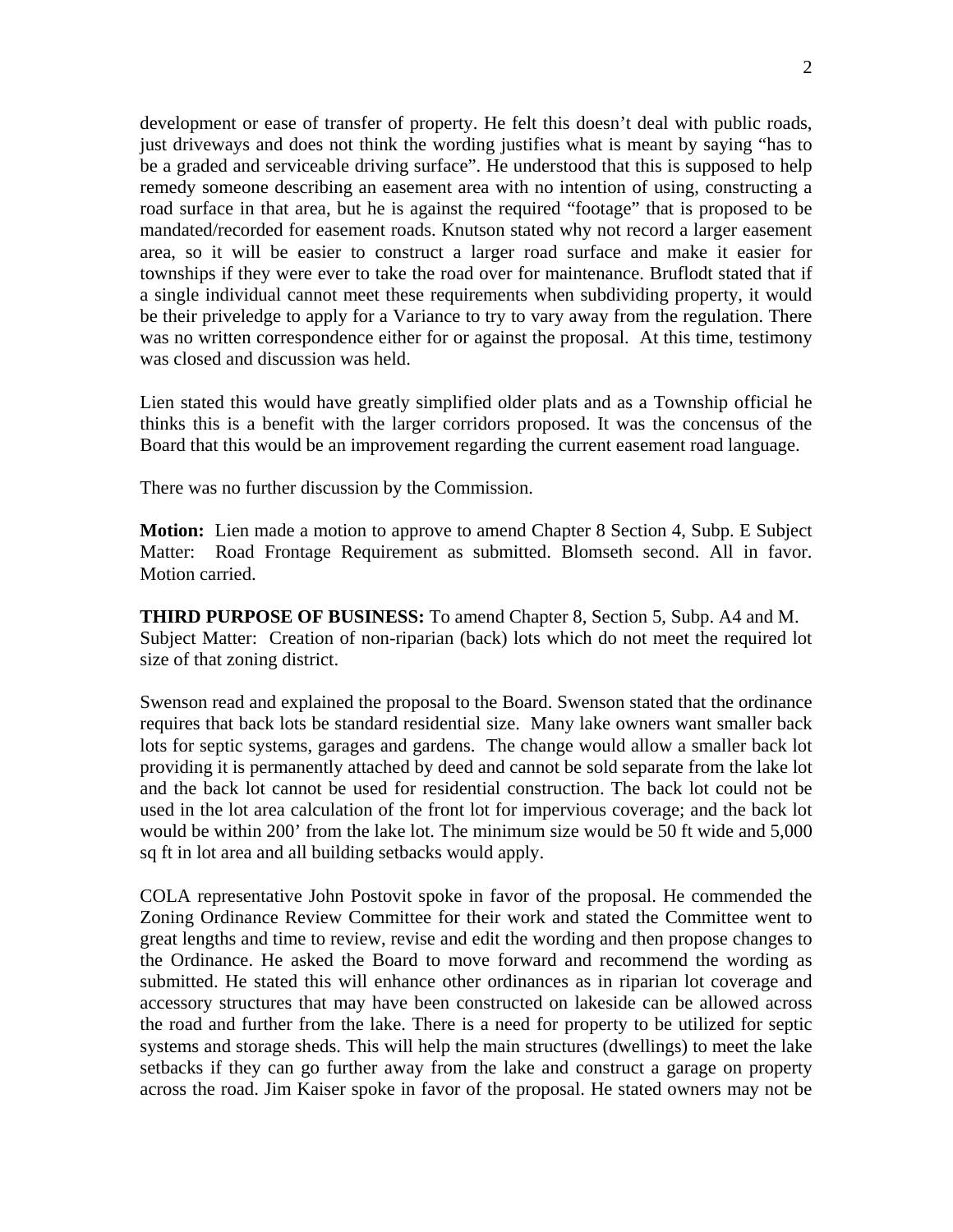able to afford a standard size back lot, but will welcome the smaller lots allowed to place their septic tanks, drainfields and storage sheds as support facilities across the road from the lake. No one spoke against the proposal. There was no written correspondence either for or against the proposal. At this time, testimony was closed and discussion was held.

It was the concensus of the Board that there is a need for the smaller back lot property. There was no further discussion by the Commission.

**Motion:** Moritz made a motion to approve the proposal to amend Chapter 8, Section 5, Subp. A4 and M. Subject Matter: Creation of non-riparian (back) lots which do not meet the required lot size of that zoning district as submitted. Lien second. All in favor. Motion carried.

**THIRD AND FOURTH PURPOSE OF BUSINESS:** To amend Chapter 8, Section 7, Subp. E and Chapter 8, Section 9, Subp. Q. Subject Matter: Redefine Tier depth and density.

Swenson read and explained the proposal to the Board. The verbiage regarding shoreland tier dimensions and density were explained along with the calculations of living units or sites for existing licensed resorts. Swenson stated the proposal added the wording for conversion or expansion by 6 or more seasonal sites, at once accumulatively, to require a new conditional use permit.

COLA representative John Postovit spoke in favor of the proposal. The original density calculations were from 1999 and the RVs were vastly different than today's larger models. Owners have decks, porches and sheds that make the site coverage larger. MN Dept rules on spacing require more distance between each individual site and this amendment will bring the County into compliance with the MN Dept rules and the DNR Shoreland Standard regulations. No one spoke against the proposal. There was a written correspondence from COLA President Richard Hecock in favor of the proposed changes. He noted this will more precisely establish an overall density allowance for a conversion and expansion project, the tier dimension table adds more land area in the second tier with these added dwellings or sites positioned farther from the lake. At this time, testimony was closed and discussion was held.

It was the concensus of the Board that there is a need for clarifying the calculation areas for existing resorts.

There was no further discussion by the Commission.

**Motion:** Lien made a motion to approve the proposal to amend Chapter 8, Section 7, Subp. E and Chapter 8, Section 9, Subp. Q. Subject Matter: Redefine Tier depth and density as submitted. Blomseth second. All in favor. Motion carried.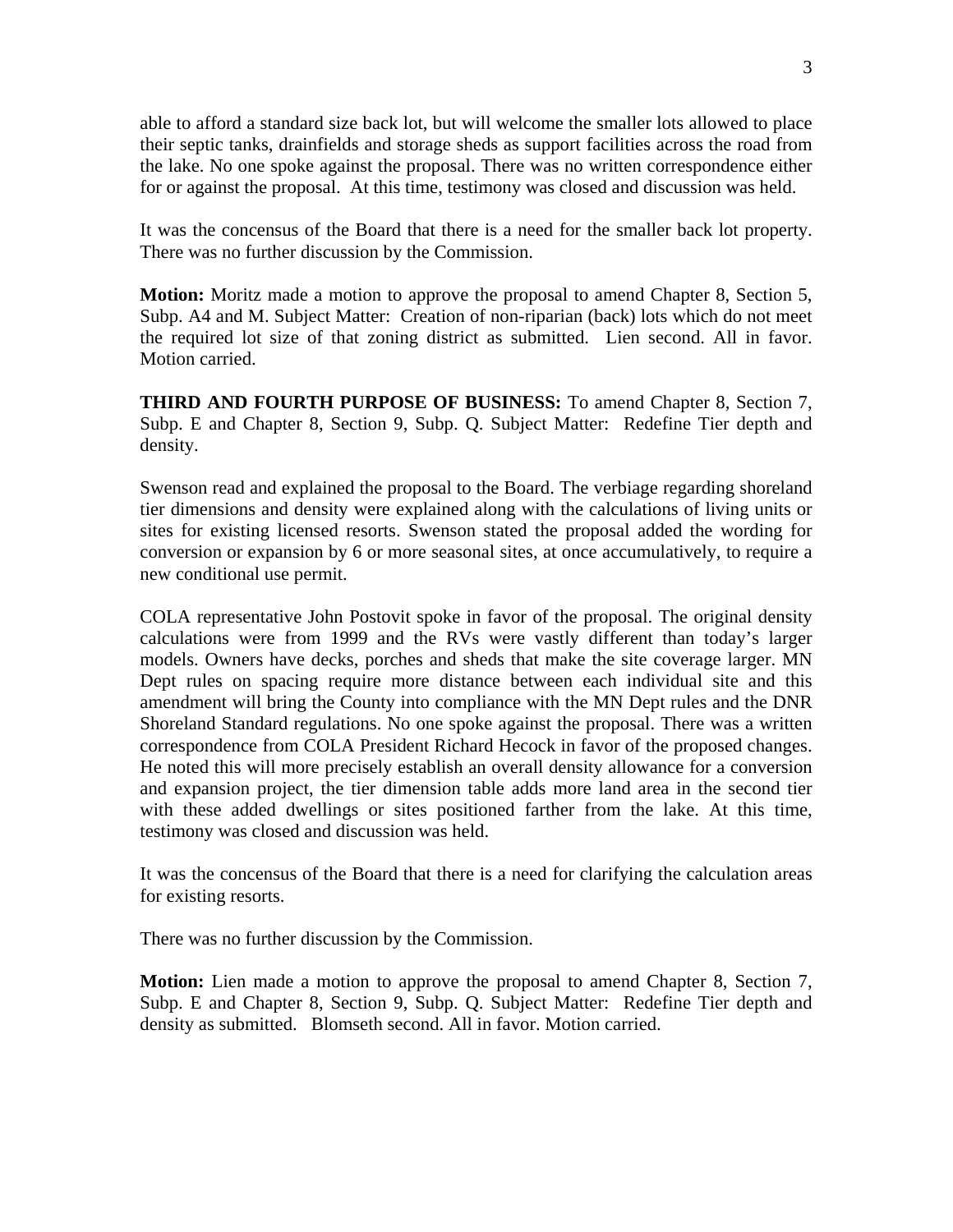**FIFTH PURPOSE OF BUSINESS:** To amend Chapter 9, Sections 1, 2 and 3 Subject Matter: Clarification of existing wording for inspection fees, enforcement, and after the fact fines.

Swenson read and explained the proposal to the Board. There was a need for clarification regarding fines. She stated the County Board defines the amounts for fines in our current fee schedule, so they did not need to be written in the Ordinance.

COLA representative John Postovit spoke in favor of the proposal. He stated he supports the amendment and trusts the County Commissioners will enforce any fines. No one spoke against the proposal. There was no written correspondence either for or against the proposal. At this time, testimony was closed and discussion was held.

It was the concensus of the Board that there is a need for clarifying the wording in Chapter 9.

There was no further discussion by the Commission.

**Motion:** Johnston made a motion to approve the proposal to amend Chapter 9, Sections 1, 2 and 3 Subject Matter: Clarification of existing wording for inspection fees, enforcement, and after the fact fines as submitted. Seaberg second. All in favor. Motion carried.

Since there were no further proposals to come before the Board, Lien made a motion to adjourn. Blomseth second. All in favor. Motion carried. Meeting adjourned.

Chairman Bruflodt called the **Applicants Public Hearing** meeting to order at 7:00 p.m. Zoning Technician Julene Hodgson recorded minutes.

Seaberg made a motion to approve the minutes for December  $20<sup>th</sup>$ , 2011. Blomseth second. All in favor. Motion carried.

Chairman Bruflodt explained the protocol for the meeting and stated that the recommendations of the Planning Commission would be forwarded to the County Board of Commissioners for final action on March 27th, 2012.

**FIRST ORDER OF BUSINESS: Knife River Materials For Contractors Leasing** P.O. Box 40 Bemidji, MN 56619 **Project Location:** 115<sup>th</sup> St Lake Park, MN 56554 **LEGAL LAND DESCRIPTION:** 060397000 Cormorant Township #607W (wetland) E1/2 OF NW1/4 LESS 1 1/2 AC FOR CHURCH, Section 28, TWP 138, Range 43 **APPLICATION AND DESCRIPTION OF PROJECT:** Request a Conditional Use Permit for an asphalt plant to extract materials and minerals which includes wash ponds and a hot mix asphalt operation.

Steff Basgaard as acting agent for property owners Contractor Leasing explained the application to the Board. Basgaard went over the plan submitted and stated they will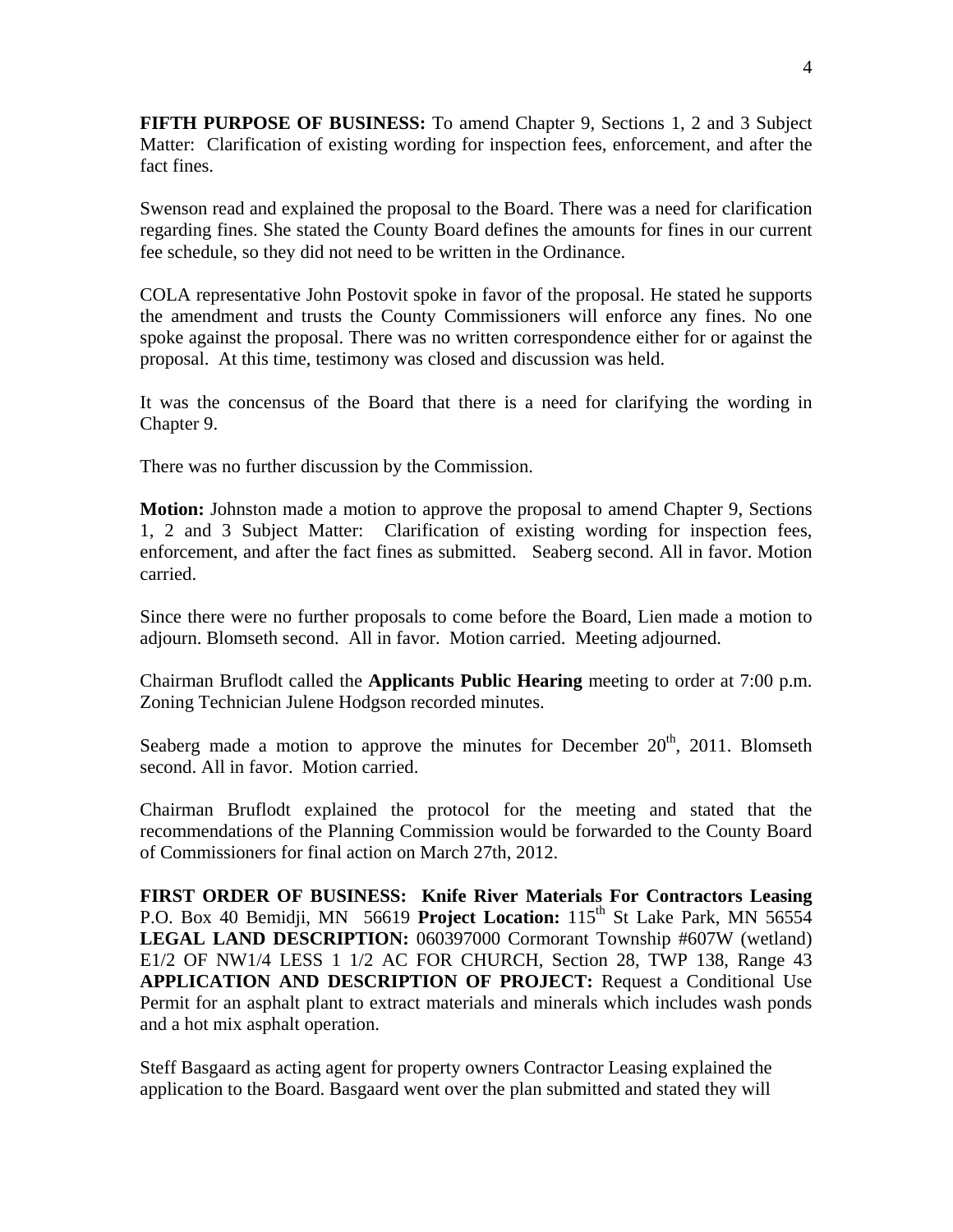follow all regulations required by the State, MPCA, EPA and so forth. Basgaard stated they will follow road rules with maintenance and dust control with dust guard added when needed. The noise levels and odors produced will fall below the % of emissions allowed through current regulations. Berms and silt fence are proposed to ensure no encroachment into the wetlands. The water pumping units are closed groups, recirculated so the water will not be removed from the sight and not taken from the wetland areas so there is no water level change predicted to the wetland. Knutson questioned if they think they will hit the ground water by excavating 30-40 feet down, do they think they will be digging to the water level. Jeff Brooks stated he did not think so. He stated the water levels differ, but they propose to go down to the clay in this area, which he thought was above the water level in this area. Brooks stated the elevations change within the property and the proposed mining in the N/E corner has a higher elevation. Moritz asked what the depth was of the wetland adjacent to the mining area and is the wetland deeper than the proposed mining area. Basgaard stated they have not taken the depth of the wetlands. Moritz voiced concern regarding the wetland wondering if it will drain toward the project.

No one spoke in favor of the application. Rick Julian; Jack Lekang; Janelle Beauchey; Mary/Allen Broberg; Jeff Holte; Tim Sweeney; Steve Sorenson, Supervisor of Cormorant Township; Larry Longtine; Gary VanHunnik, The Pastor of the Cormorant Lutheran Church ECLA Synod; Cherie Storhoff, member of the Lake Lida Lake Association; Lori Olson, Middle Cormorant Lake Association President; Mary Soehren; Neil Meyer; and Blane Klemek, MN DNR Wildlife Supervisor of Detroit Lakes spoke against the application. **Multiple concerns and questions voiced were regarding:** Local produce/small businesses, requested mining moratoriums, noise/smell, pollution/dust, wetland contamination/resident stated wetland 12'-14' and is freshwater springfed, health concerns, ground water contamination/nearby shallow wells, animals/birds, property values declining, residential homes close to proposed area, hours proposed/24 hours-7 days a wk, lighting, road use/damage, road routes/traffic/safety, Church/outdoor services, depth of proposal/effect on wetlands, local preserved areas/wildlife areas, proposed setback from wetland, national heritage database/rare, endangered, threatened species with example of prairie chickens in the area. The Board received earlier written correspondence from Rick and Sharon Julian who were against the application. Swenson read written correspondences on file from Joel and Tammy Torgerson, Mary and Lee Soehren, Doris and Gerry Haukebo, and Larry and Vicki Stanko, Charles Lenthe, Todd Arntson and Teresa and Paul Aamodt who were against the application. Letters from Becker County Engineer Brad Wentz and the Cormorant Lakes Watershed District outlined concerns. Contractors Leasing Tony Kost addressed the Board. He voiced to the Board that they have other property with designated mining areas and have abided to all regulations regarding these very same concerns. The proposal is a small area, not a permanent situation and the tested area by the wetland is higher than the wetland level. He stated 99% of the traffic will go to the west. Knutson pointed out in the plan it states that on occasion, depending on projects, they may go to the east. Jeremy Ganske of Knife River Materials stated the road route is much quicker to the west and or south but the Board could place a stipulation on the outcome to restrict the road use to the west only.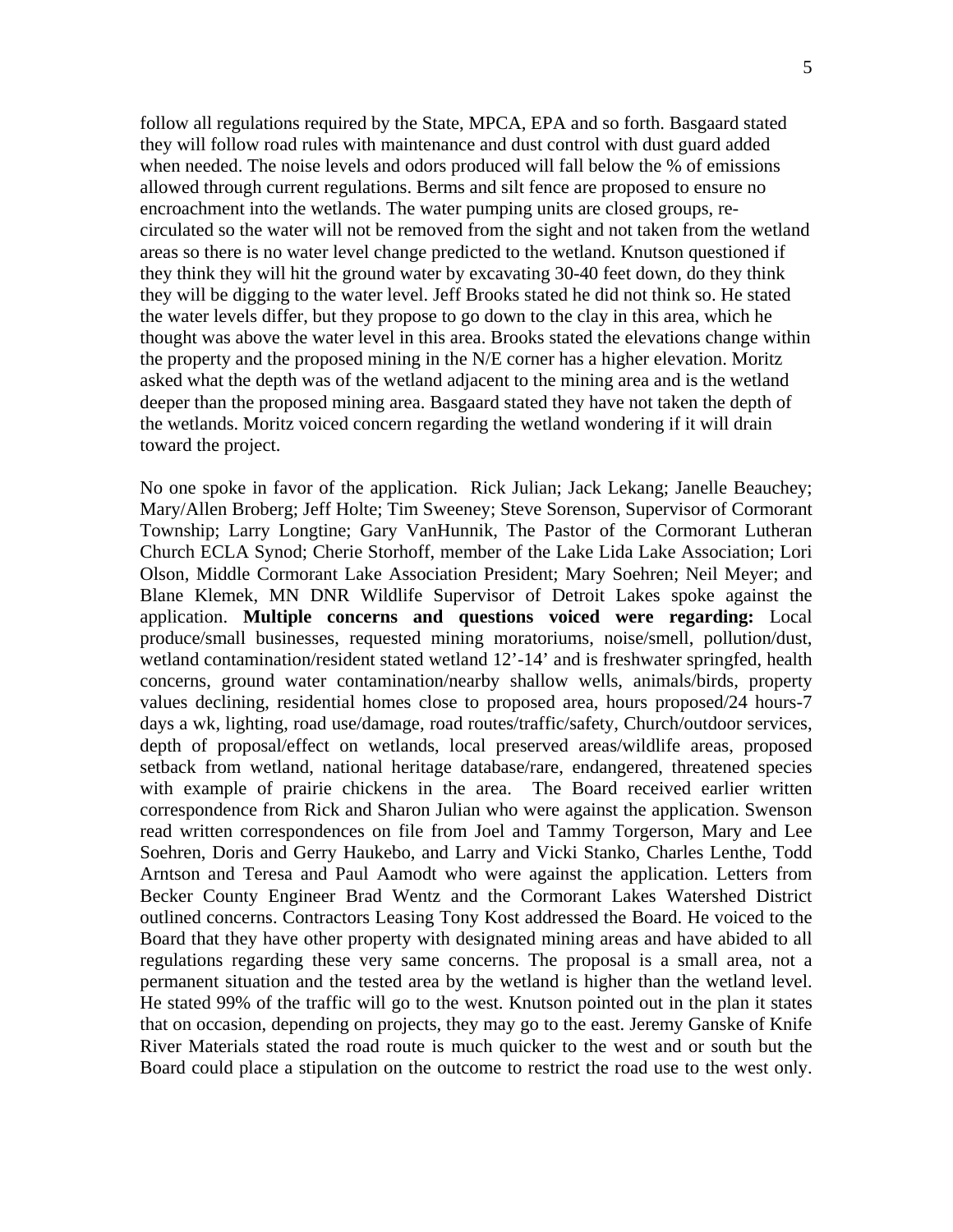Ganske stated the asphalt plant would be moved in temporarily, then moved off site when the project was complete. At this time, testimony was closed and discussion was held.

Blomseth read Chapter 7 Section 6 B noting that there are certain exemptions for temporary gravel projects. Lein noted this is a residential area and he voiced concerns regarding the wetland. He stated if the measurement has not been documented on the wetland, how do we know if the wetland will or will not drain into the project area or the dug area draining into the wetland and causing contamination. Lein also stated traffic and safety is always a concern in a more populated area and the road to the east should not be a part of the proposal due to safety and residential homes. Lien read Chapter 8 Section 10 F regarding the criteria for granting a conditional use permit. Moritz stated his concern regarding the wetland. He noted the lack of understanding where the watertable is and where the water flows is an issue, the depth of the excavation in relation to the depth of the current wetlands need to be studied- is the bottom of the excavation site "sound enough" to not contaminate or drain the wetland.

**At this time Jeremy Ganske, Knife River Materials and Tony Kost, Contractors Leasing stated they would like the opportunity to table the application. They would like the time to review the written letters and concerns brought up this evening. They would like copies of the written questions and concerns from the Board members to address and work on a more specific plan to bring back to the Commission. They want to do everything they can do to go forward to be able to utilize a gravel source.** 

## **APPLICATION IS TABLED UNTIL FURTHER NOTICE FROM APPLICANT.**

**SECOND ORDER OF BUSINESS: Mark & Ammie Winter** 26703 230th Street Detroit Lakes, MN 56501 **Project Location:** 26703 230th Street Detroit Lakes, MN 56501 **LEGAL LAND DESCRIPTION:** 240271000 Richwood Township N1/2 OF E1/2 OF NW1/4 OF NE1/4, Section 34, TWP 140, Range 41 **APPLICATION AND DESCRIPTION OF PROJECT:** Request a Conditional Use Permit to open a Hair Salon on agricultural zoned property.

Ammie explained the application to the Board. The proposal would follow State regulations and Ammie feels there is a need in the neighborhood for this type of business. Ammie went over the hours of operation and stated they are going to use an area within the existing dwelling for the salon. A separate septic holding tank has been installed for the salon. Ammie had a previous salon in a different County and wanted to bring her business to Becker County.

No one spoke in favor of the application. No one spoke against the application. There was no written correspondence either for or against the application. At this time, testimony was closed and discussion was held.

Lien stated he visited the site and had no concerns. He felt it was well suited for this kind of business with a wooded area and long driveway. The owners can have a 35 sq ft sign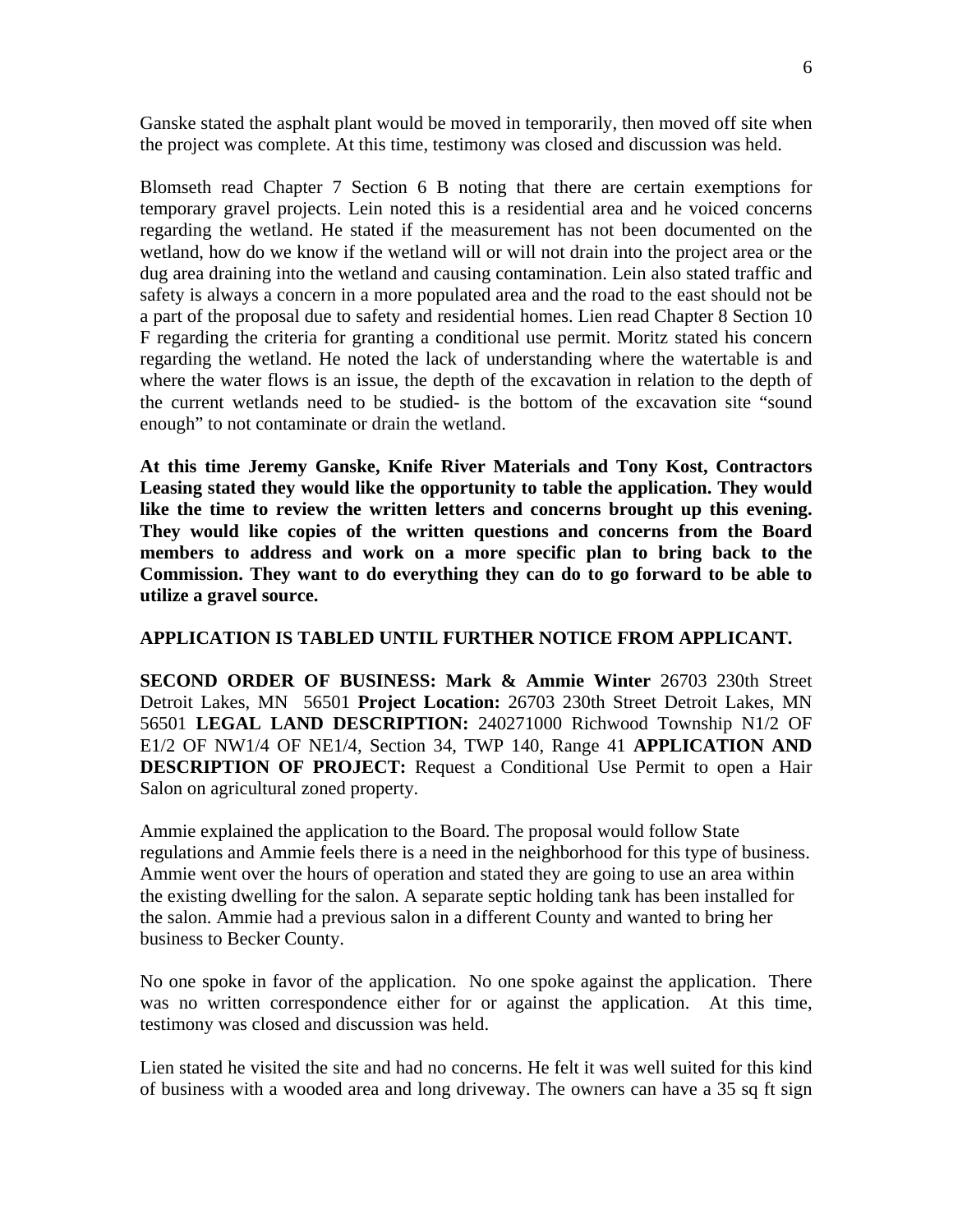located out of the road right of way at the end of their driveway to advertise their business. Knutson agreed everything was basically in place.

There was no further discussion by the Commission.

**Motion:** Seaberg made the motion to approve the request of a Conditional Use Permit to open a Hair Salon based on the request would not be detrimental to the area and meets the criteria of the Ordinance. Lien second. All in favor. Motion carried for approval.

**THIRD ORDER OF BUSINESS: Ray & Yvonne Schmaltz** 308 2nd Str SE Hillsboro, ND 58045 **Project Location:** 18624 Co Hwy 6 Audubon, MN 56511 **LEGAL LAND DESCRIPTION:** 170049000 Lake Eunice Township Little Cormorant Lake GOVT LOTS 3 & 4 EX 36.76 AC & EX 12.74 AC OF GOVT LOT 4 FOR PLAT… Section 05, TWP 138, Range 42 **APPLICATION AND DESCRIPTION OF PROJECT:** Request a Certificate of Survey to allow 1 tract consisting of 50,000 sq ft with a remainder tract of 128 acres. The request includes a Change of Zone from Ag to Res for the small tract only.

Scott Walz from Meadowland explained the application to the Board on behalf of Ray and Yvonne Schmaltz. The property is family owned by brothers and Yvonne. Ray and Yvonne want to separate out a new tract of property to eventually construct a residential home on.

No one spoke in favor of the application. No one spoke against the application. There was written correspondence on file from ERTP Panel member Dave Barsness noting that emergent vegetation is present and it would be advised that just one access point be maintained in order to preserve as much emergent vegetation as possible. Ed Clem from Soil and Water commented there appears to be no wetland issues in the area proposed as the new tract. At this time, testimony was closed and discussion was held.

Lien stated the proposal meets the requirements of the Ordinance. Knutson stated the request was straight forward and he had no concerns.

There was no further discussion by the Commission.

**Motion:** Lien made a motion to approve a Certificate of Survey to allow 1 tract consisting of 50,000 sq ft with a remainder tract of 128 acres and a Change of Zone from Ag to Res for the small tract as submitted due to the request meets the critieria of the Ordinance. Seaberg second. All in favor. Motion carried.

## **FOURTH ORDER OF BUSINESS: Robin Brewer for Maple Trees LLC, ET AL**

Project Location: 29454 Co Rd 112 Waubun, MN 56589 Request a Certificate of Survey to allow 3 tracts (Tract B) consisting of 84,900 sq ft (Tract C) consisting of 66,400 sq ft (Tract D) consisting of 50,900 sq ft acres with a remainder tract of 84.4 acres. The request includes a Change of Zone from Agricultural to Residential for Tract B, Tract C and Tract D only.